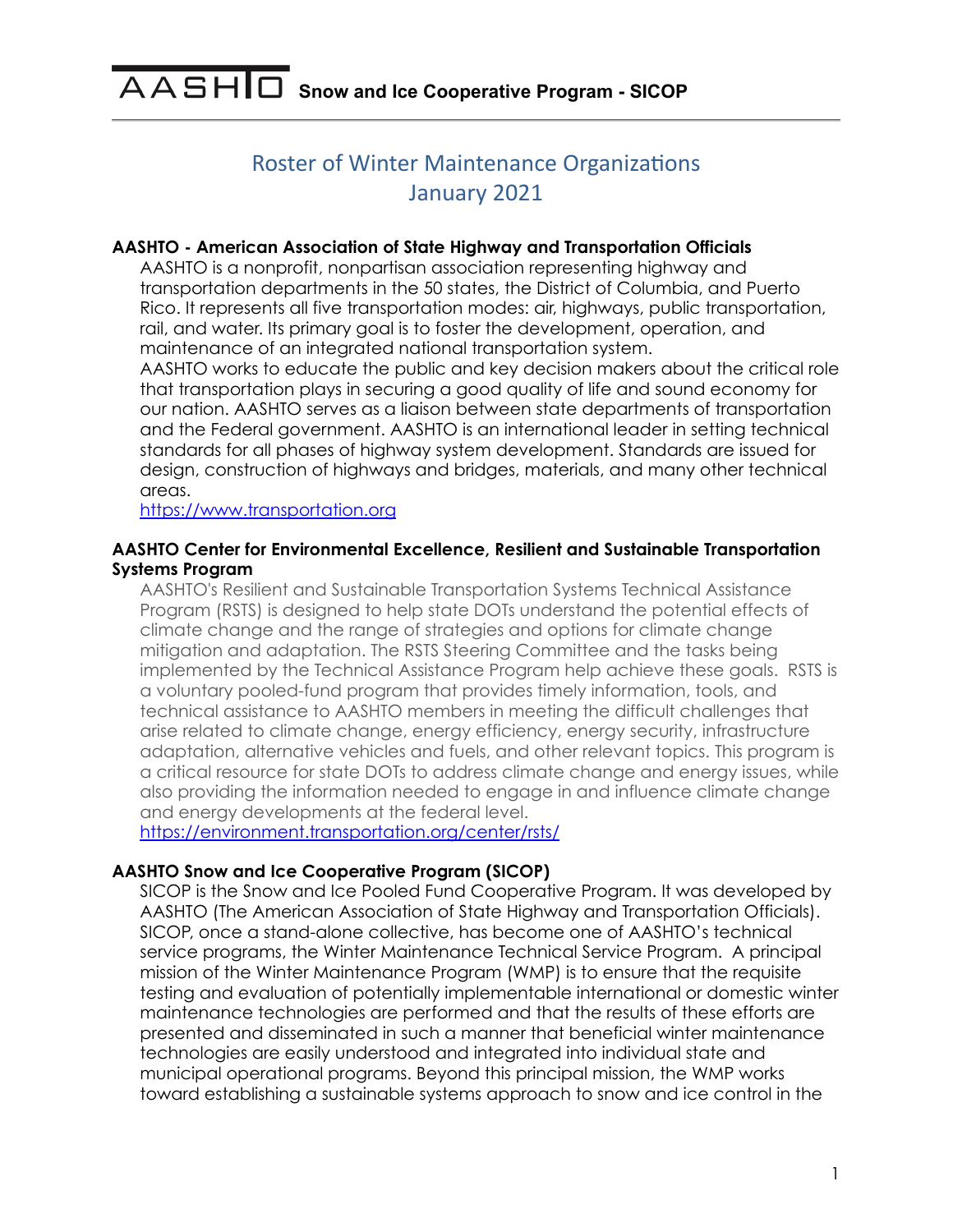United States–one involving the vehicle, the driver, the equipment, the materials and practices, and the receiving environment for managing roadway and bridge snow and ice.

<https://sicop.transportation.org>

### **AASHTO Committee on Maintenance – Maintenance Operations Technical Working Group**

As a Technical Working Group, the focus is on highway maintenance operations issues including work zone safety, snow and ice control, and emergency response. <https://maintenance.transportation.org>

# **AASHTO TC3 – Transportation Curriculum Coordination Council**

TC3 is a technical service program within AASHTO that focuses on developing training products for technical staff in the areas of construction, maintenance, and materials. TC3 has a library of 120 on-line training modules covering a variety of topics in the three primary disciplines. <https://tc3.transportation.org>

# **AASHTO Committee on Transportation System Operations (CTSO)**

CSTO focuses on transportation system operations and associated intelligent transportation systems (ITS) and emerging technology with a goal of improving safety, system reliability, and highway system performance. This committee strives to transform the national transportation community to a transportation systems management and operations (TSMO) culture and guides the National Operations Center of Excellence and the AASHTO Operations Technical Service Program, in collaboration with the Institute of Transportation Engineers (ITE) and the Intelligent Transportation Society of America (ITS America). <https://systemoperations.transportation.org>

# **AMS - American Meteorological Society**

Founded in 1919, the American Meteorological Society (AMS) is the nation's premier scientific and professional organization promoting and disseminating information about the atmospheric, oceanic, hydrologic sciences. Our more than 13,000 members include scientists, researchers, educators, broadcast meteorologists, students, weather enthusiasts, and other professionals in the fields of weather, water, and climate. AMS is committed to strengthening the incredible work being done across the public, private, and academic sectors. Our community knows that collaboration and information sharing are critical to ensuring that society benefits from the best, most current scientific knowledge and understanding available. <https://www.ametsoc.org/AMS/>

# **AMS- ITS and Surface Transportation Weather Committee**

Given that weather adversely affects the surface transportation system by leading to increases in crashes and delays, there is a need to improve the operational performance of the surface transportation system (i.e., mobility and safety under adverse weather conditions) through improved development and integration of advanced weather products and services with Intelligent Transportation Systems (ITS). The goal of the ITS/STC is to continue to build and strengthen the bridge between the meteorological and surface transportation communities to support investments (i.e., design, development, deployment, operations and technology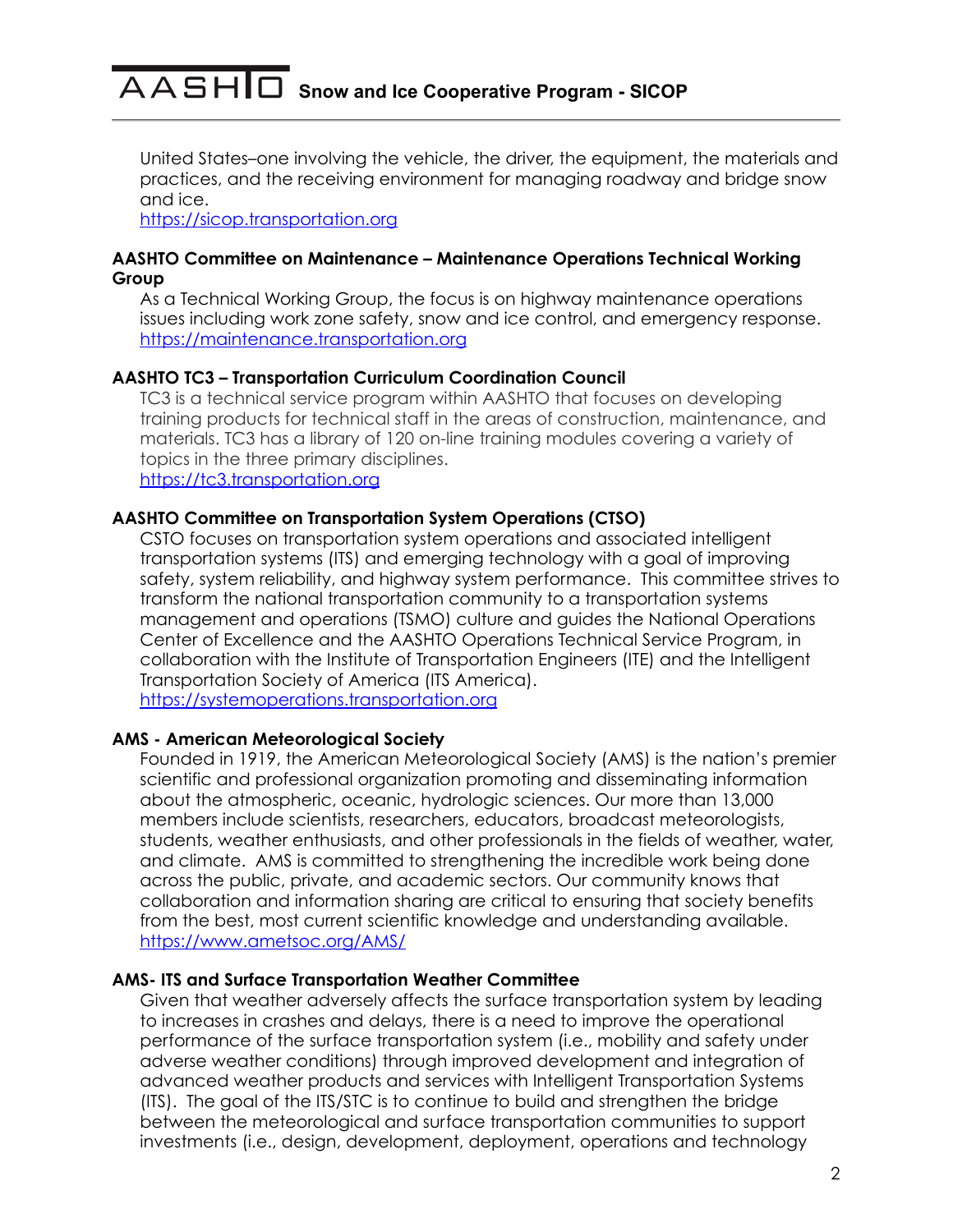transfer) in inter-disciplinary solutions aimed at reducing human and financial costs of adverse weather on surface transportation system. [https://www.ametsoc.org/cwwce/index.cfm/committees/committee-on-intelligent](https://www.ametsoc.org/cwwce/index.cfm/committees/committee-on-intelligent-transportation-systemssurface-transportation/)[transportation-systemssurface-transportation/](https://www.ametsoc.org/cwwce/index.cfm/committees/committee-on-intelligent-transportation-systemssurface-transportation/)

### **APWA Winter Maintenance Committee**

The American Public Works Association (APWA) Winter Maintenance Subcommittee's mission is to promote the development and use of the safest, most cost effective, efficient and environmentally sensitive winter maintenance technologies, equipment, materials and practices; thus providing citizens with excellent quality of life during the snow and ice season. [http://www3.apwa.net/technical\\_committees/Transportation-Committee/](http://www3.apwa.net/technical_committees/Transportation-Committee/Subcommittees/Winter-Maintenance) [Subcommittees/Winter-Maintenance](http://www3.apwa.net/technical_committees/Transportation-Committee/Subcommittees/Winter-Maintenance)

### **Aurora Pooled Fund Program**

Aurora is an international partnership of public road agencies working together to perform joint road weather research. Aurora members seek to advance road weather information systems (RWIS) to more fully integrate weather data as part of transportation systems operations in terms of readiness and decision making for efficient highway maintenance, operations, and real-time traveler information. Project areas of interest include information dissemination technologies, decision support systems, weather modeling and analysis, equipment evaluations, standards and architecture, road condition monitoring and performance measures as well as other pertinent areas as identified by member agencies. In addition, Aurora is committed to supporting a more connected and automated future for surface transportation.

<http://www.aurora-program.org>

### **CEDR – Conference of European Directors of Roads**

CEDR is the Road Directors' platform for cooperation and promotion of improvements to the road system and its infrastructure, as an integral part of a sustainable transport system in Europe. Its members represent their respective national road authorities or equivalents and provide support and advice on decisions concerning the road transport system that are taken at national or international level.

<http://www.cedr.eu>

### **Clear Roads Pooled Fund Program**

Clear Roads is a national research consortium focused on rigorous testing of winter maintenance materials, equipment and methods for use by highway maintenance crews. It includes 36-member agencies, each contributing \$25,000 annually to fund research and technology transfer efforts. Representatives from the participating departments of transportation meet twice a year to discuss and prioritize projects, share effective practices, and review research results. Primary Activities include: Evaluating winter maintenance materials, equipment and methods under real-world conditions; Developing specifications and recommendations; Studying and promoting innovative techniques and technologies that will save agencies money, improve safety and increase efficiency; Supporting technology transfer by developing practical field guides and training curriculum to promote the results of research projects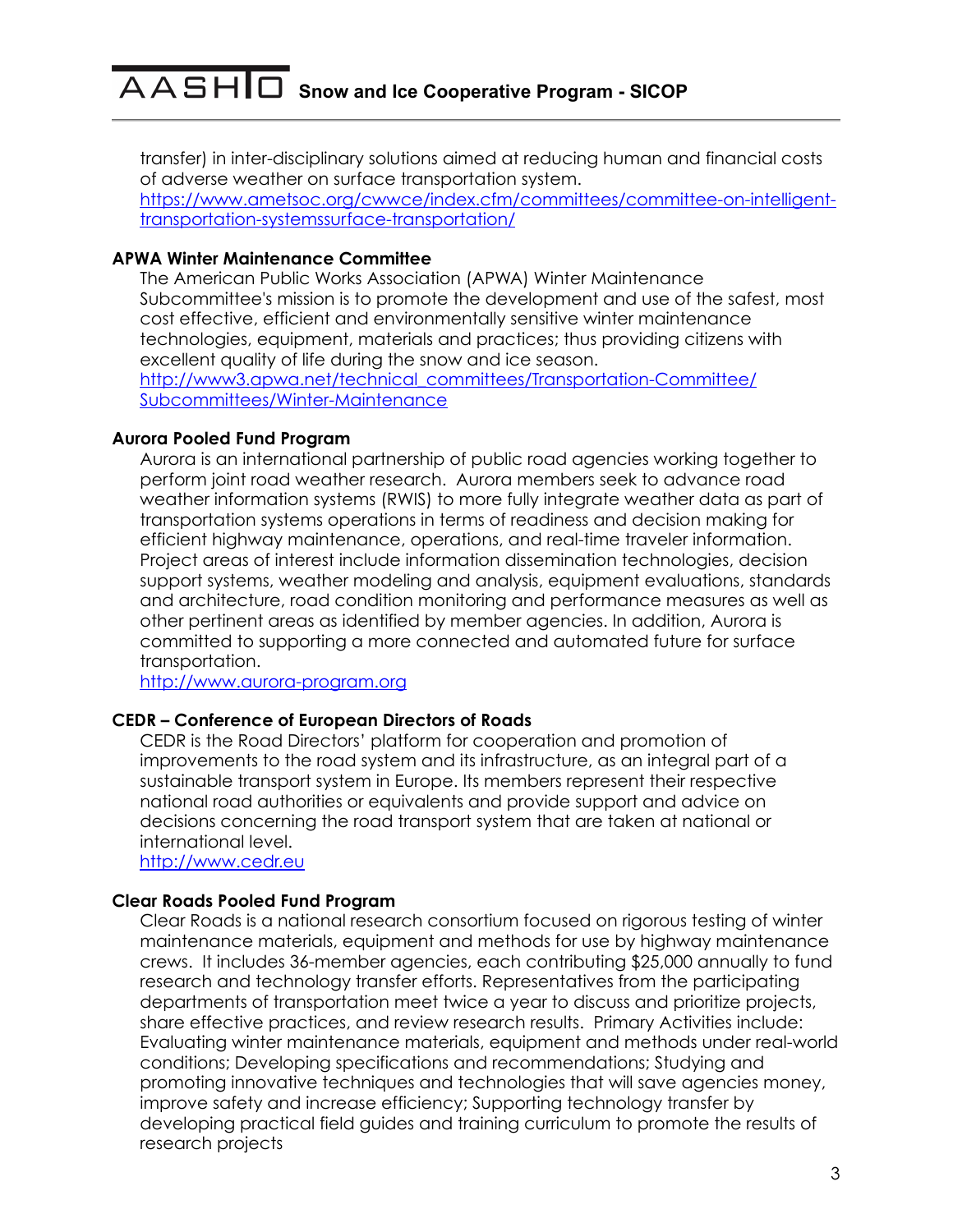### <http://clearroads.org>

### **FHWA Office of Operations Research, Development, and Technology**

The Federal Highway Administration's (FHWA's) Office of Research, Development, and Technology (RD&T) is located at the Turner-Fairbank Highway Research Center (TFHRC), a federally owned and operated national research facility in McLean, Virginia. The center houses more than 16 laboratories, support facilities, and data sets; and conducts applied and exploratory advanced research in vehicle-highway interaction, nanotechnology, and a host of other types of transportation research in safety, pavements, highway structures and bridges, human-centered systems, operations and intelligent transportation systems, and materials. The [laboratories](https://www.fhwa.dot.gov/research/tfhrc/labs/) at the center provide a vital resource for advancing the body of knowledge that has been created and developed by our researchers. <https://www.fhwa.dot.gov/research/tfhrc/about/>

#### **FHWA Office of Operations, Road Weather Management Program**

The Federal Highway Administration Road Weather Management Program seeks to better understand the safety and mobility impacts of weather on roadways, and promote strategies and tools to mitigate those impacts. More timely, accurate and relevant information about these weather-related impacts to the roads enables transportation managers and travelers to make more effective decisions. <https://ops.fhwa.dot.gov/weather/index.asp>

#### **I-80 Corridor Coalition**

Interstate 80 is a major east-west interstate corridor through the states of California, Nevada, Utah, Wyoming, and Nebraska, and is a major economic freight and traveler corridor which can better service the public through improved and coordinated maintenance and traveler information services. Integration and continuity of Winter Maintenance Operations across the United States is needed to provide consistent traveler information and similar levels of service to achieve a higher degree of boundary transparency and improved mobility, as seen by the traveling public. These five states have initiated a single strategic planning effort to reach consensus on how best to link operational processes and data to maximize winter mobility in their I-80 corridor.

<https://extsites.kimley-horn.com/projects/I-80Coalition/index.html>

#### **I-81 Corridor Coalition**

The mission of the I-81 Coalition Corridor is to improve the safety and efficiency of freight and passenger movement. This will allow lives to be saved, costs to be reduced, and economic development opportunities to be expanded. These objectives will be accomplished through the sharing of information and coordinated decision making, management, and operations. The I-81 Corridor Coalition is homed at the Virginia Tech Transportation Institute (VTTI). <https://www.i-81coalition.org>

#### **National LTAP and TTAP Association**

The National Local Technical Assistance Program Association (NLTAPA) is a not-forprofit organization representing and serving the 52 LTAP and TTAP Member-Centers in the United States and Puerto Rico. Each of these Centers provides training and technical assistance to local and county government personnel. In snowbelt states,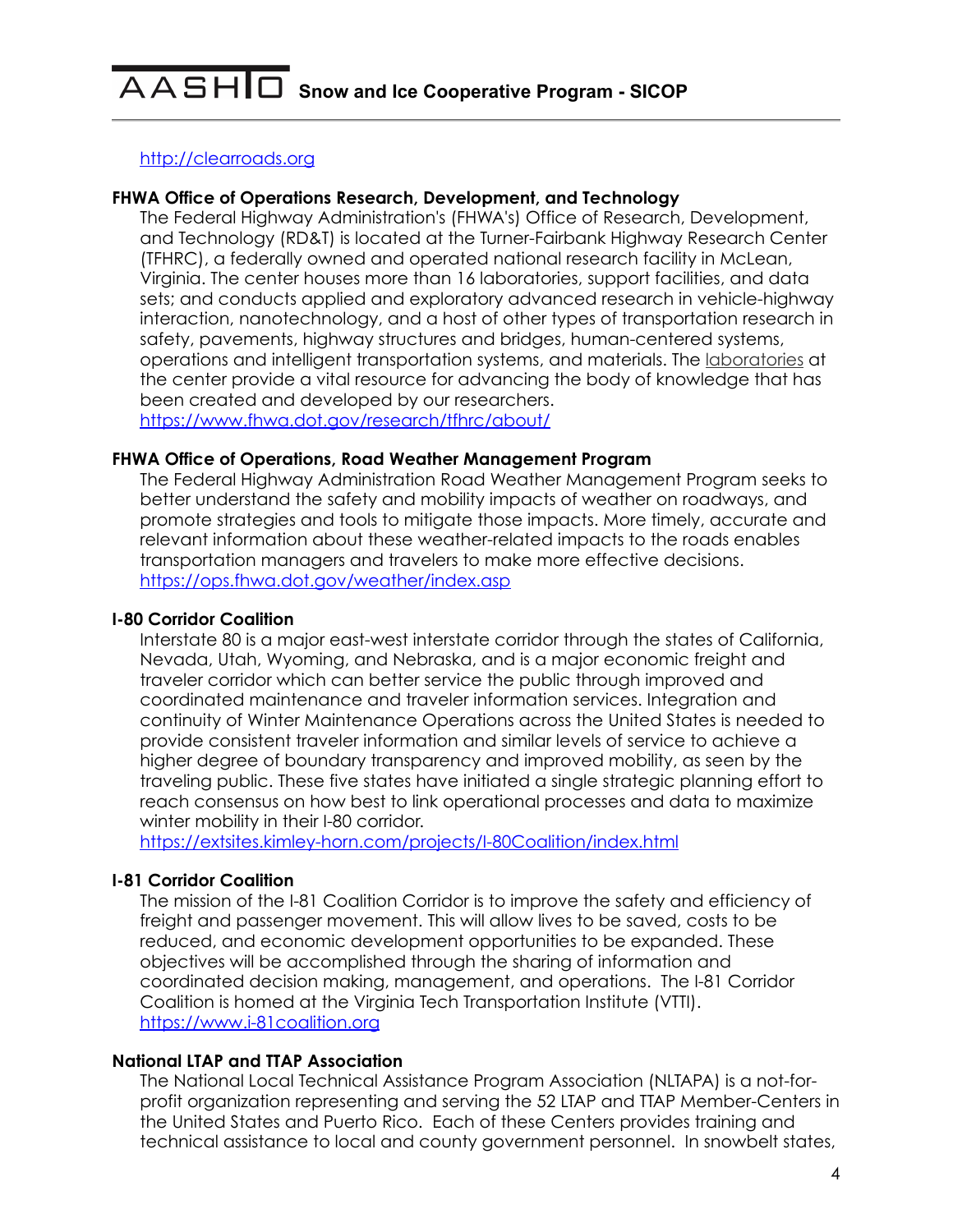training on snow and ice control is performed routinely and is an excellent means to educate and update local personnel on current and best practices. The Association also has formal partnerships with AASHTO, NACE, and the Salt Institute. All Centers work together as an Association and the website is <http://www.nltapa.org/>

### **MDSS – Maintenance Decision Support System Pooled Fund Program**

Controlling snow and ice buildup on roadways during winter weather events presents several challenges for winter maintenance personnel. Among these challenges is the need to make effective winter maintenance decisions (treatment types, timing, rates, and locations), as these decisions have a considerable impact on roadway safety and efficiency. Additionally, poor decisions can have adverse economic and environmental consequences. In an effort to mitigate the challenges associated with winter maintenance decisions, the Federal Highway Administration (FHWA) Office of Transportation Operations (HOTO) initiated a program in 2001 aimed at developing a winter road Maintenance Decision Support System (MDSS).

<https://ral.ucar.edu/solutions/products/maintenance-decision-support-system-mdss> https://www.webmdss.com/login/?destination=%2F

# **NCAR - National Center for Atmospheric Research, Research Applications Laboratory**

The Research Applications Laboratory is one of five laboratories within NCAR. Its mission is to conduct directed research that contributes to fundamental understanding of the atmosphere and related physical, biological, and social systems; to support, enhance, and extend the capabilities of the scientific community; and to develop and transfer knowledge and technology for the betterment of life on Earth. RAL has grown from a small research and development program at NCAR in the early 1980s to its current status as an NCAR laboratory with six divisions focused on specific applications areas. The staff is comprised of over 200 persons with a diverse set of skills and experience in the physical sciences, social sciences, mathematics, software engineering, project management and administration. RAL staff work across disciplines to address the impact of weather and climate on issues of real importance to society such as water and energy resources, transportation, national security, and human health. <https://ral.ucar.edu/>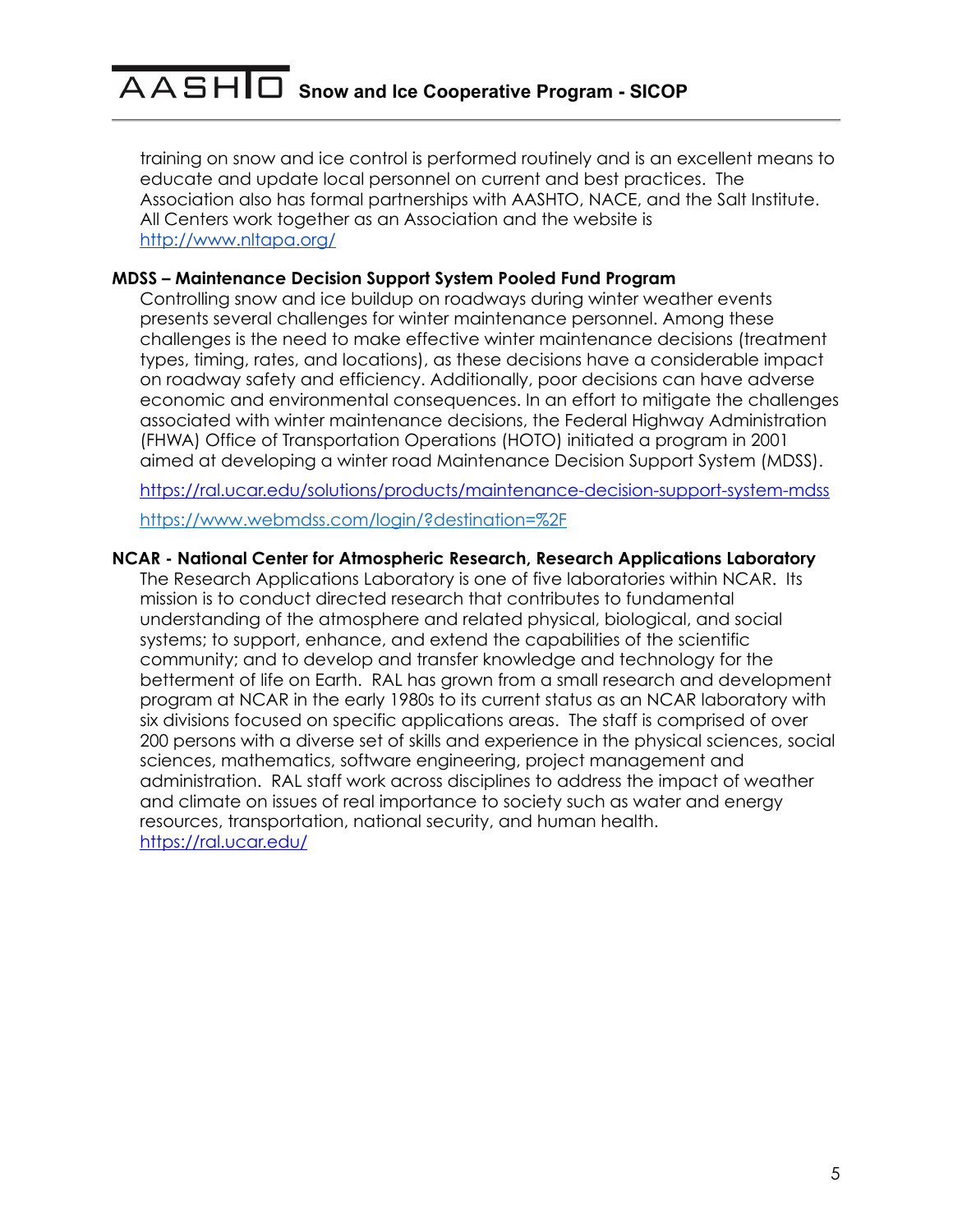# **NOAA - National Oceanic and Atmospheric Association**

NOAA is an agency that enriches life through science. Our reach goes from the surface of the sun to the depths of the ocean floor as we work to keep citizens informed of the changing environment around them. From daily weather forecasts, severe storm warnings, and climate monitoring to fisheries management, coastal restoration and supporting marine commerce, NOAA's products and services support economic vitality and affect more than one-third of America's gross domestic product. NOAA's dedicated scientists use cutting-edge research and high-tech instrumentation to provide citizens, planners, emergency managers and other decision makers with reliable information they need when they need it. <http://www.noaa.gov/>

### **NOAA National Weather Service**

The mission of the National Weather Service (NWS) is to provide weather, water, and climate data forecasts and warnings for the protection of life and property and enhancement of the national economy. The NWS vision is of a Weather-Ready Nation where society is prepared for and responds to weather-dependent events. <http://www.weather.gov/>

# **NOAA Office of Federal Coordinator for Meteorology**

The Office of the Federal Coordinator for Meteorological Services and Supporting Research, more briefly known as the Office of the Federal Coordinator for Meteorology (OFCM), is an interdepartmental office established to coordinate federal meteorological activities. OFCM is the Federal Weather Enterprise's (FWE) resource for the following:

- Coordinating the exchange of information, plans, and concerns among the FWE agencies, to help the Nation get the most effective use from the \$5.3 billion collectively spent annually by the partner agencies.
- Providing a strategic view of interagency Federal weather efforts, to support related decisions at executive leadership levels of partner agencies. Producing and maintaining a variety of foundational meteorological documents including Federal Meteorological Handbooks, the Federal Plan for Meteorological Services and Supporting Research, among others.

<https://www.ofcm.gov>

### **Northwest Passage Pooled Fund Program**

Interstates 90 and 94 between Washington and Minnesota function as major corridors for commercial and recreational travel. Extreme winter weather conditions, prevalent in the northern states within this corridor, pose significant operational and travel-related challenges. Idaho, Minnesota, Montana, North Dakota, South Dakota, Washington, and Wyoming are predominantly rural and face similar transportation issues related to traffic management, traveler information, and commercial vehicle operations.

<https://www.nwpassage.info>

### **PIARC - Permanent International Association of Road Congresses**

The World Road Association-PIARC is a global forum for exchange of knowledge and experience on roads and road transport policies and practices. It brings together the road administrations of 121 governments and has members -individuals, companies, authorities and organizations- in over 140 countries.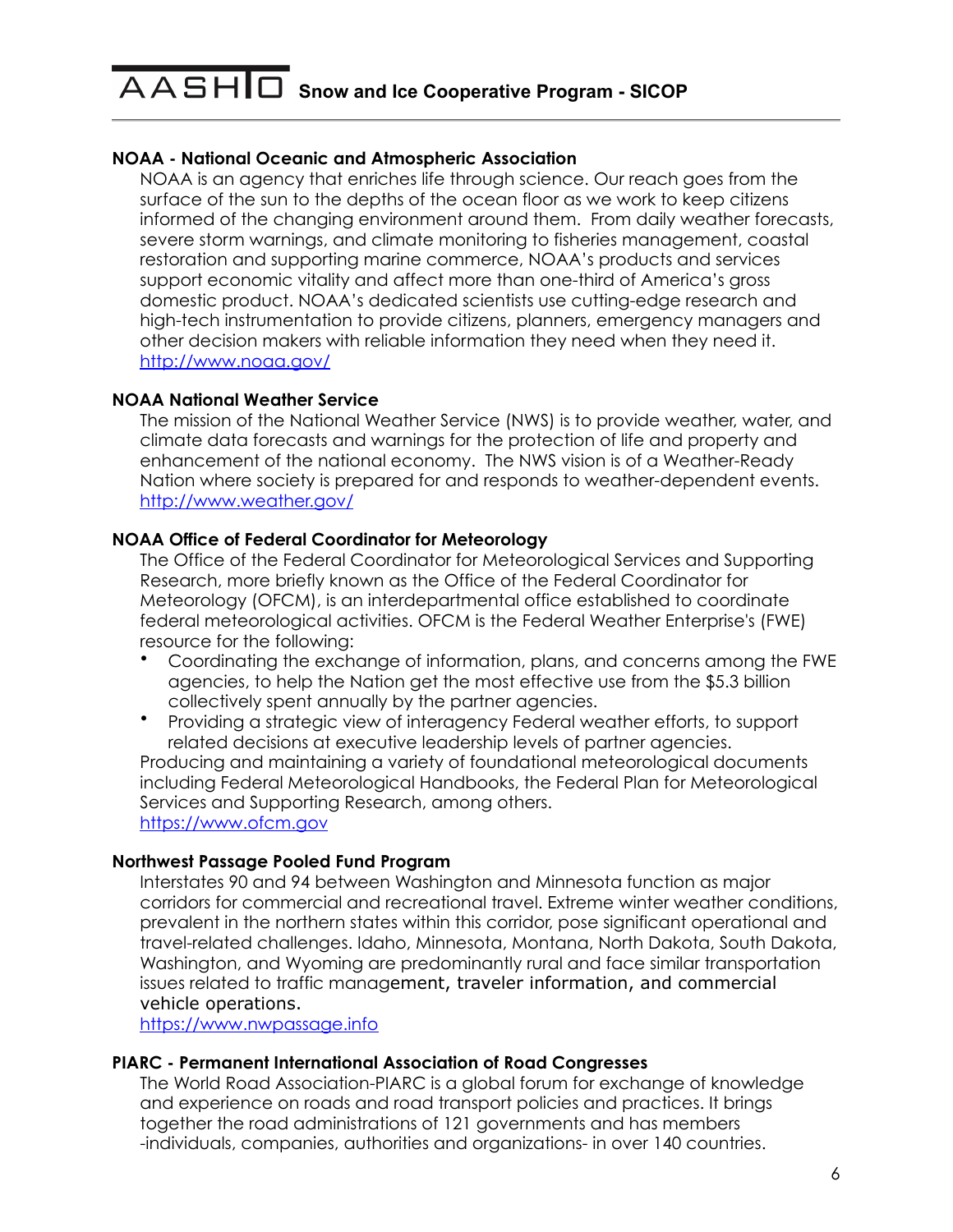<https://www.piarc.org/en/>

### **PIARC - Winter Service Technical Committee**

Road networks are particularly vulnerable to the adverse effects of winter weather. Maintaining acceptable levels of service in a constrained financial environment can be particularly challenging. Issues such as sustainability and the impact to the environment of wide-spread treatments and practices are to be considered. Technical Committee B.2 (Winter Service) will study these issues in addition to actively preparing the technical program for the 2018 Winter Road Congress. [https://www.piarc.org/en/Technical-Committees-World-Road-Association/Strategic-](https://www.piarc.org/en/Technical-Committees-World-Road-Association/Strategic-Theme-Access-Mobility/Technical-Committee-Winter-Service/)[Theme-Access-Mobility/Technical-Committee-Winter-Service/](https://www.piarc.org/en/Technical-Committees-World-Road-Association/Strategic-Theme-Access-Mobility/Technical-Committee-Winter-Service/)

### **PNS – Pacific Northwest Snow-fighters**

The mission of PNS is to "strive to serve the traveling public by evaluating and establishing specifications for products used in winter maintenance that emphasize safety, environmental preservation, infrastructure protection, cost-effectiveness and performance.

<http://pnsassociation.org>

### **PSA - Professional Snowfighters Association**

The Professional Snowfighters Association is a North American based non-profit professional association dedicated to creating a community of practice, based upon adherence to sound science as it seeks to improve knowledge and practices in the pursuit of safe and sustainable snowfighting by the winter maintenance community.

<https://professionalsnowfightersassociation.org>

#### **SIRWEC – Standing International Road Weather Commission**

The Standing International Road Weather Commission (SIRWEC) operates as a forum for the exchange of information relevant to the field of road meteorology. This includes management, maintenance, road safety, meteorology, environmental protection and any other area of interest considered relevant by the Commission. <http://www.sirwec.org/index.htm>

### **Transportation Association of Canada**

The Transportation Association of Canada (TAC) is a not-for-profit, national technical association that focusses on road and highway infrastructure and urban transportation. Our 500 corporate members include all levels of governments, private sector companies, academic institutions, and other associations. TAC provides a neutral, non-partisan forum for those organizations, and their thousands of staff, to come together to share ideas and information, build knowledge, and pool resources in addressing transportation issues and challenges. <http://www.tac-atc.ca/>

### **TRB Maintenance Equipment Committee (AHD60)**

This committee is concerned with all aspects of equipment fleet asset management from replacement planning and acquisition; through in-service maintenance and fueling; to end of life-cycle disposal. The focus of the committee is to stay abreast of changes in the industry related to technology, regulation, environmental stewardship, asset management principles, and innovative practices. The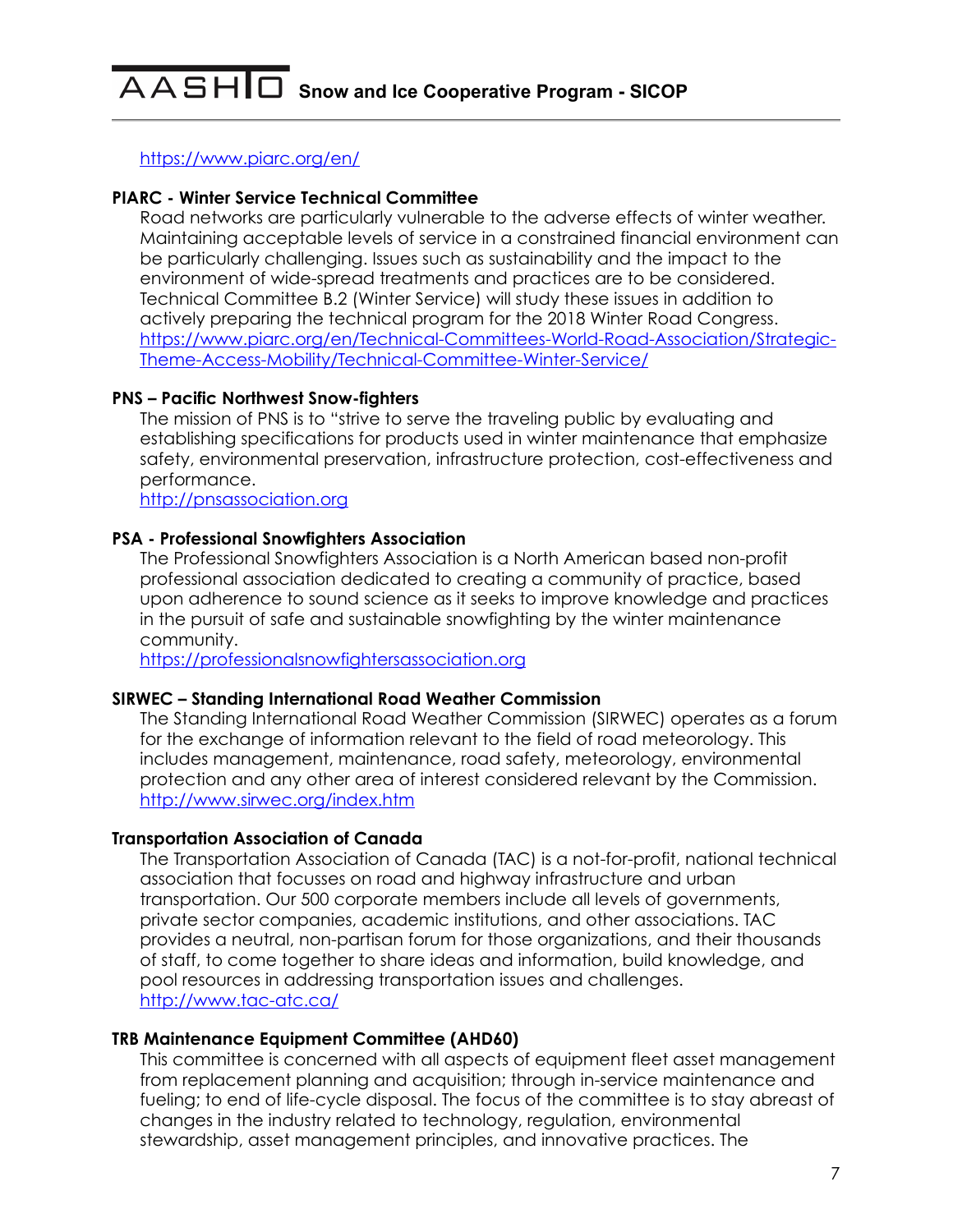committee facilitates research and communication of these issues to members so that highway equipment fleet managers can better support the cost effective and productive delivery of highway infrastructure maintenance activities. <http://www.trb.org/AHD60/AHD60.aspx>

### **TRB Maintenance Operations and Personnel Committee (AHD15)**

TRB Committee dedicated to information and resources pertaining to the personnel policies of the various transportation organizations relative to maintenance and operations; and the selection and training of maintenance and operations personnel

<http://www.trb.org/AHD15/AHD15.aspx>

#### **TRB Maintenance Operations Management Committee (AHD10)**

TRB Committee dedicated to information and resources pertaining to the use of performance measurement in a broad range of transportation applications <http://www.trb.org/AHD10/AHD10.aspx>

### **TRB Road Weather Committee (AKR50)**

This committee is concerned with the exchange of information on the effects of weather on all modes of surface transportation both within and between the transportation and meteorological communities; identification and development of research needs and technology transfer on techniques to better manage surface transportation; and promotion of efforts to minimize the impacts of weather and maximize safety and mobility.

<http://www.trb.org/AH010/AH010.aspx>

#### **TRB Winter Maintenance Committee (AKR40)**

This committee promotes research that will provide winter maintenance professionals with current and reliable information for effective procurement and implementation of materials, technologies and processes for controlling snow and ice on highways. The committee does this by promoting and facilitating research, technology transfer and education in technical areas that impact winter maintenance operations. Subjects that are important to the committee include: physical properties, geographical distribution and management of winter precipitation (frost, ice, snow, fog) and frozen ground, and their impact on road safety, traffic flow and traffic control; the management of winter maintenance forces through performance measures and standards of service; storage of winter materials and their environmental impacts; mobile and road-based equipment for monitoring and controlling snow and ice accumulation. <https://sites.google.com/site/trbcommitteeahd65/>

### **TRB Tech Transfer Committee (ABG30)**

TRB Committee dedicated to information and resources pertaining to information exchange and research on the processes and methods for technology transfer <http://www.trb.org/ABG30/ABG30.aspx>